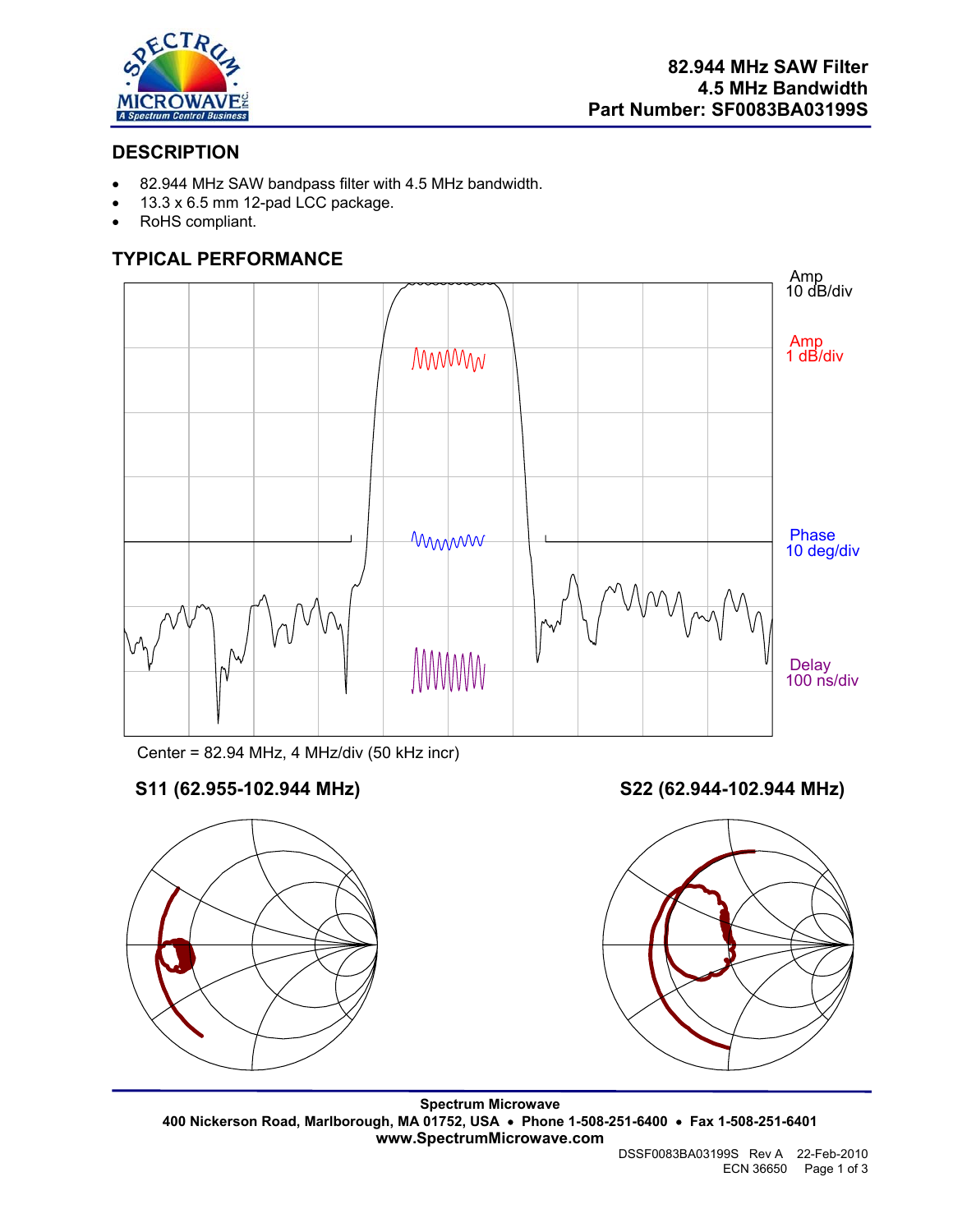

### **SPECIFICATION**

| <b>Parameter</b>                              | <b>Min</b> | <b>Typ</b> | <b>Max</b>        | <b>Units</b>    |
|-----------------------------------------------|------------|------------|-------------------|-----------------|
| 3 dB Center Frequency, F <sub>c</sub>         |            | 82.944     |                   | <b>MHz</b>      |
| <b>Insertion Loss</b>                         |            | 11.3       | 12.5              | dB              |
| Lower 1 dB Frequency <sup>1</sup>             |            | 80.03      | 80.694            | <b>MHz</b>      |
| Upper 1 dB Frequency <sup>1</sup>             | 85.194     | 86.12      |                   | <b>MHz</b>      |
| 1 dB Bandwidth                                | 4.5        | 6.09       |                   | <b>MHz</b>      |
| 3 dB Bandwidth <sup>1</sup>                   | 5.7        | 6.9        |                   | <b>MHz</b>      |
| 40 dB Bandwidth                               |            | 10         | $12 \overline{ }$ | <b>MHz</b>      |
| Amplitude Ripple (Fc±2.25 MHz)                |            | 0.4        | 1                 | dB p-p          |
| Phase Ripple (Fc±2.25 MHz)                    |            | 3          | 6                 | deg p-p         |
| Group Delay Deviation (Fc±2.25 MHz)           |            | 70         | 120               | ns p-p          |
| Rejection (20 to 76.944 MHz) <sup>1</sup>     | 40         | 44         |                   | dB              |
| Rejection (88.944 to 150 MHz) <sup>1</sup>    | 40         | 43         |                   | dB              |
| Temperature Coefficient of Frequency $(Tc)^2$ | -86        |            |                   | ppm/°C          |
| Source/Load Impedance                         | 50         |            |                   | ohms            |
| Ambient Temperature (Tref)                    | 25         |            |                   | $\rm ^{\circ}C$ |

Notes: 1. Al dB levels are referenced to the insertion loss.

2. Typical shift of frequency response with temperature is: ∆f=(T-Tref)\*Tc\*Fc.

### **MAXIMUM RATINGS**

| Parameter                          |     | wax |     |
|------------------------------------|-----|-----|-----|
| Storage Temperature Range          | -40 | 85  |     |
| <b>Operating Temperature Range</b> | -20 |     |     |
| Input Power Level                  |     | 11) | dRm |

## **MATCHING CIRCUIT**



Ls1 = 56 nH Ls2 = 120 nH

Notes:

- 
- Recommend 2% or better tolerance matching components. Typical inductor Q=40. • Optimum values may change depending on board layout. Values shown are intended as a guide only.

**Spectrum Microwave 400 Nickerson Road, Marlborough, MA 01752, USA** • **Phone 1-508-251-6400** • **Fax 1-508-251-6401 www.SpectrumMicrowave.com**